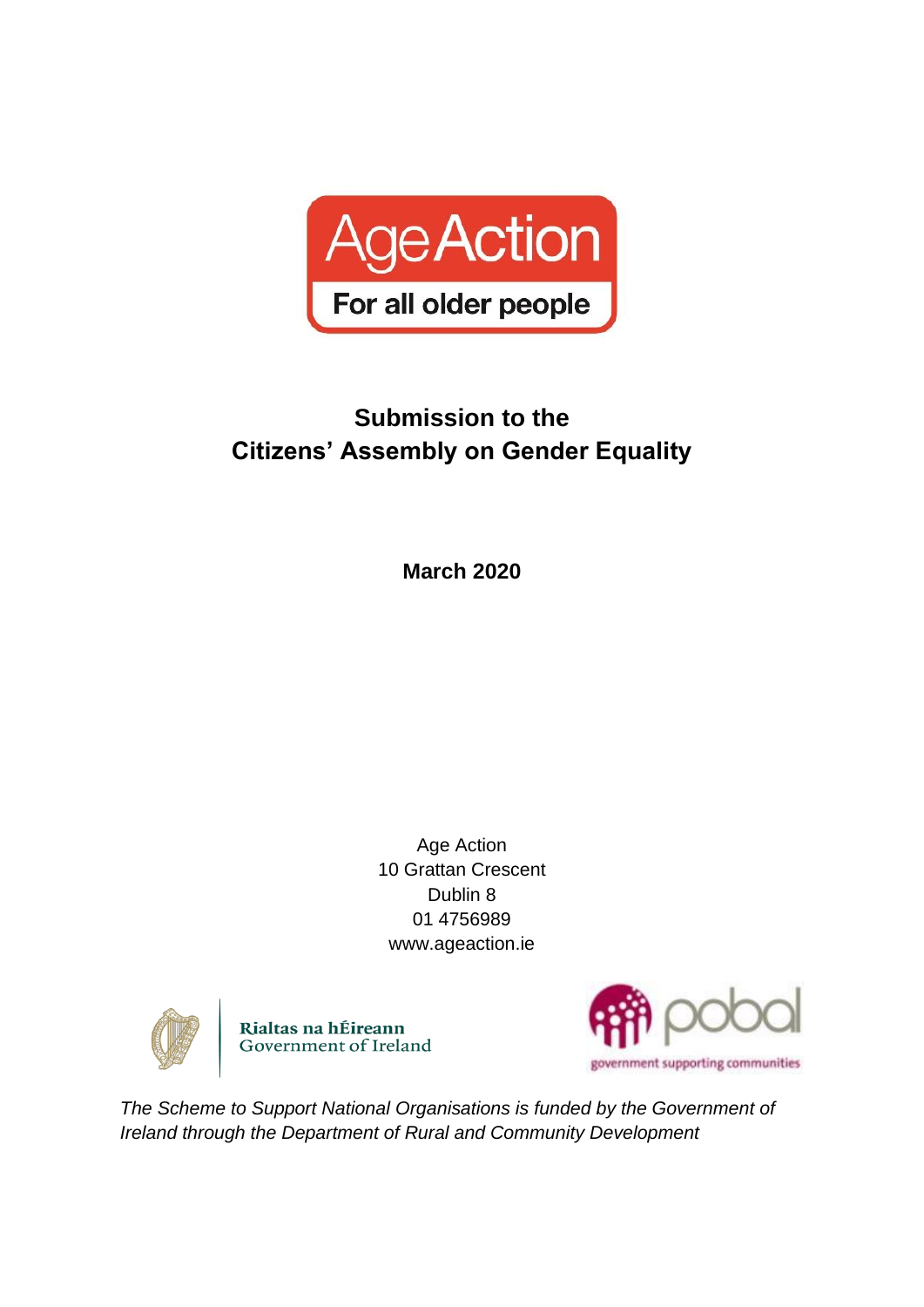## **1. Introduction**

Age Action supports and advocates for equality and human rights for all older people. Everything we do is based on a recognition of the diversity of identity and situation among older people and a concern for equality for all older people. In addressing ageing, our work includes a concern to influence perspectives on and responses to ageing.

This pursuit of equality and human rights is underpinned by our work to promote ageing in place, life‐long learning, and health and wellbeing for older people, empowering them to live as active citizens.

Age Action is calling on the Government to plan sufficiently for an ageing population to ensure that people remain active, engaged, and valued in their communities for as long as feasible, with choice and control over their lives, regardless of their age. The number of people aged 65 and over is projected to increase by almost 1 million people, from 629,000 in 2016 to nearly 1.6 million in 2051.<sup>1</sup> As a proportion of the population, by 2051 almost 25% of the population will be aged 65 or over, compared to just 13% of the population in 2016.

By implementing progressive policies across all Government departments, including social protection, health and housing, the State can improve quality of life for older people ageing in their community while providing value for money for the Exchequer.

## **Equality for people who are older, and for each of us as we age, cannot be achieved without achieving equality for all of us throughout the life course.**

**It is clear that overall women are disproportionately impacted by cumulative inequality through their lives.** This is the idea that inequality adds up over the course of people's lives, and across generations. This means that people with advantages are more likely to get opportunities for further advantages, and people with disadvantages are more likely to be exposed to risks of further disadvantage.

## **There is a generation of older women who did not enjoy the protection of the State or a framework in which to realise their rights.**

Age Action frequently hears from women who continue to be affected by the unintended consequences of recent pension policy changes. Many were subjected to the Marriage Bar and remained at home to be the primary carer of raise their children. Recent changes to the averaging calculation of pensions and credits for caring have left many without eligibility for a full State pension in their own name.

<sup>1</sup> CSO (2017) *Population and Labour Force Projections 2017 – 2051*. Available at [https://www.cso.ie/en/releasesandpublications/ep/p-plfp/populationandlabourforceprojections2017-](https://www.cso.ie/en/releasesandpublications/ep/p-plfp/populationandlabourforceprojections2017-2051/populationprojectionsresults/) [2051/populationprojectionsresults/](https://www.cso.ie/en/releasesandpublications/ep/p-plfp/populationandlabourforceprojections2017-2051/populationprojectionsresults/)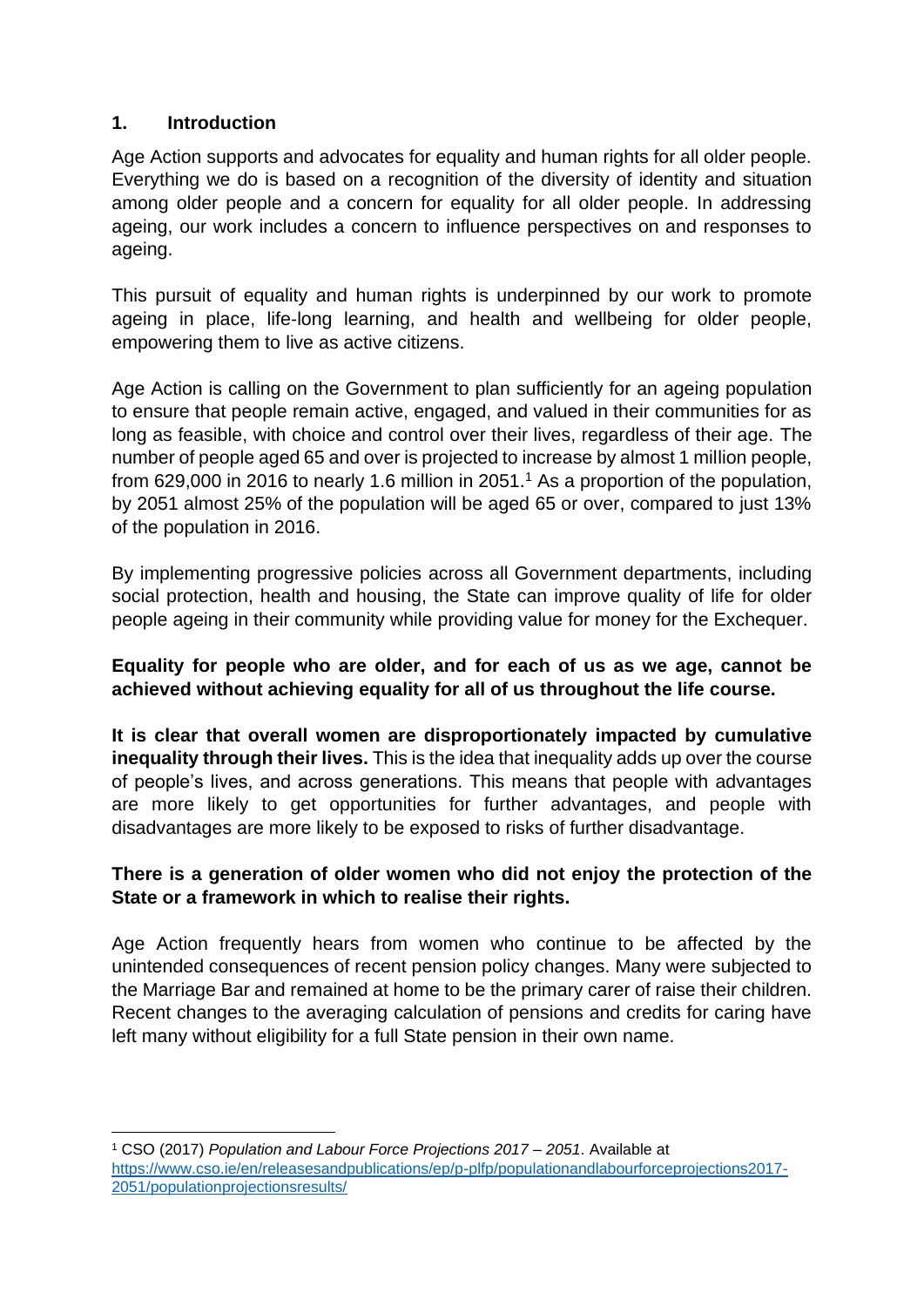## **Lessons should be learned in the development of policy responses now to protect future generations from the disadvantages these women have experienced.**

This includes recognising and planning for the experiences of women as carers, employees and mothers to making sure they reach old age with security and quality of life and are not disadvantaged by caring roles and gender norms. Barriers in relation to valuing care work, providing better workplace conditions and providing freedom from discrimination must be addressed.

# **2. Gender Norms and Stereotypes (Theme 1)**

Gender norms that place a lower value on women compared to men in society underpin gender inequality both historically and in the present. This systemic issue results in many subsequent barriers in place for women, including barriers to valued care work (explored further in Theme 3), access to equal pay and promotion prospects at work (explored further in Theme 2), and the relative normalisation of violence by men, particularly against women which affect women throughout their lifecourse.

Women are far more likely to be victims of sexual violence at all ages, and this persists into older age, with women aged 60 or over still almost seven times more likely than men of the same age to report being raped or sexually assaulted.<sup>2</sup> Looking at elder abuse cases, sons are five times more likely than daughters to abuse elderly parents, and mothers are far more likely to become victims than fathers. Unpublished research into the Family Court shows that in one year, 72% of cases involved mothers applying for protection, and 84% concerned sons that were abusive to one or both parents.<sup>3</sup>

This challenge to gender equality in the right to live free from violence is a particular risk for older age groups, as women constitute a much higher proportion of the vulnerable over-75 population, with three women to every two men in this age group.<sup>4</sup> Exacerbating factors around this vulnerability may include health status, care needs and dependency. For example, poor health and isolation in older people can increase resistance to reporting problems if the perpetrator also provides essential support for them to live independently. Poor health and isolation can also reduce older people's ability to seek help if they have mobility or hearing issues and reduce their interaction and thus perception that there is anyone else to help them.

Another key barrier to equality of older women is where State welfare payments such as the 'Increase for a Qualified Adult' (IQA) are not individualised and are calculated

<sup>2</sup> CSO (2019) *Recorded Crime Victims 2018.* Available at

<https://www.cso.ie/en/releasesandpublications/ep/p-rcv/recordedcrimevictims2018/>

<sup>3</sup> Irish Times (4 January 2020*) 'Sons five times more likely to abuse elderly parents, study finds'.*  Available at [www.irishtimes.com.](http://www.irishtimes.com/)

<sup>4</sup> Kamiya, Y. and Sofroniou, N. (2011) 'Socio-Demographic Characteristics of Older People in Ireland' in TILDA (2011) *Fifty Plus in Ireland 2011. First Results from the Irish Longitudinal Study on Ageing.* Available at<https://tilda.tcd.ie/publications/reports/pdf/w1-key-findings-report/Chapter2.pdf>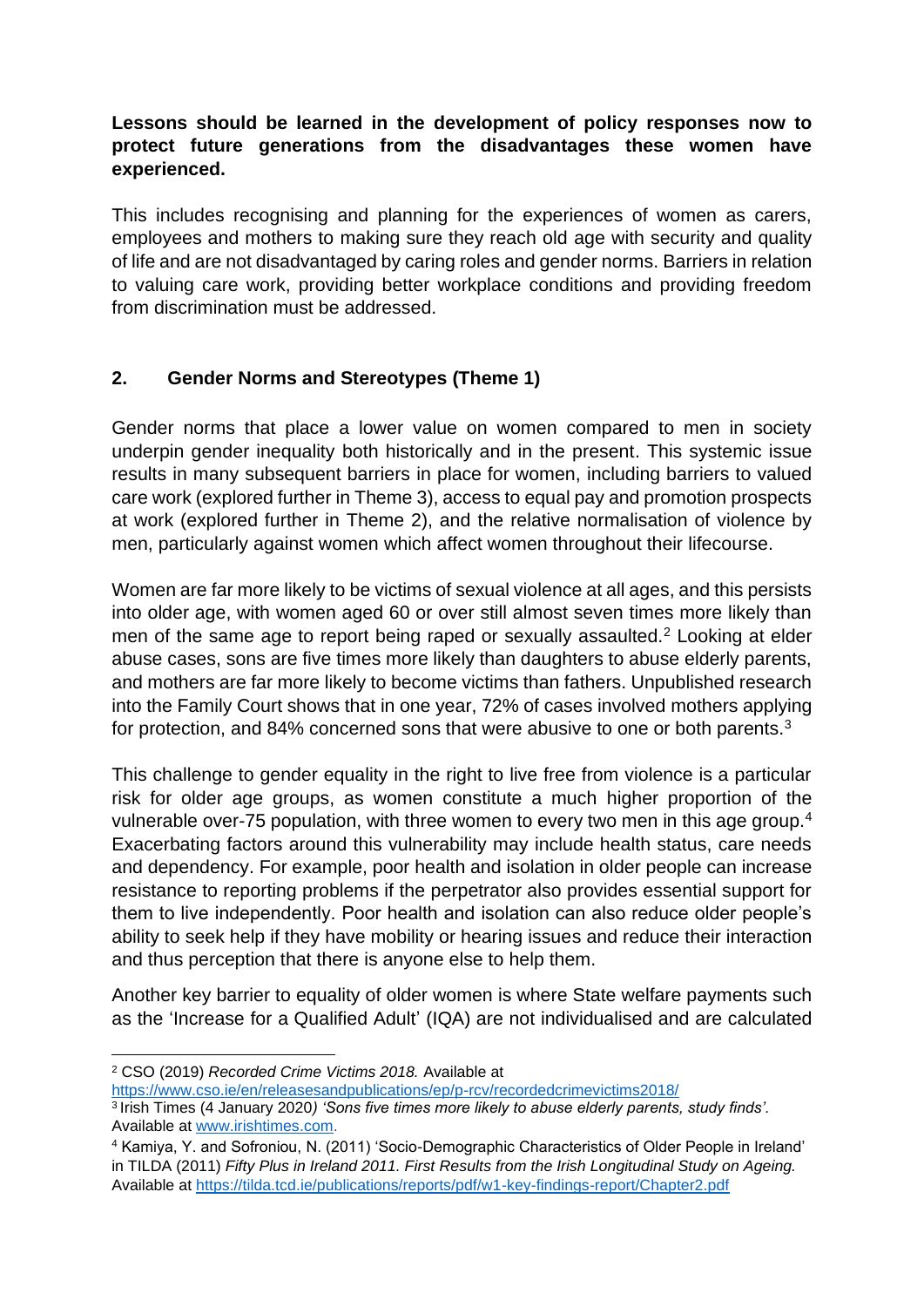as a secondary payment to the main applicant. This payment method which provides an additional payment to the main claimant in order to support an 'adult dependent', sees 97% of IQA payments to pension recipients made to men.<sup>5</sup> This embeds a dependency relationship that increases the risk of financial abuse in partnerships where we know that women are more at risk: women are seven times more likely to experience severe abuse where their partner controls decisions about money.<sup>6</sup>

#### *Recommendations*

- 1. Government should prioritise the review of the *Second National Strategy on Domestic, Sexual and Gender-based Violence 2016-2021* in light of the 2019 ratification of the Istanbul Convention. Age Action is also calling on Government to ensure the upcoming Third National Strategy includes specific work to support the risks to older women facing violence, including from their children.
- 2. In the context of social protection reform and to create independent payment security for all, Government should prioritise the establishment of individualised assessments and payment of social welfare supports to remove the dependency of the intended recipient on others.
- 3. Age Action supports the National Women's Council of Ireland (NWCI) call for the establishment of a National Rapporteur for gender-based violence and exploitation

# **3. Work: Occupational segregation by gender, gender discrimination and the gender pay gap (Theme 2)**

In working for equality, it is critical that we focus on equality of outcomes not just equality of opportunity.

Crucial to this is ensuring we all have adequate income and supports as we age and that we are supported to realise our rights and to continue to make choices over our own lives. Identifying structural inequalities — such as the disproportionate burden of unpaid work that falls on women, gender inequality in the pension system, child poverty and homelessness — and building cross-society collaboration to address them — will benefit us all as we age.

To address the cumulative disadvantage in work and income experienced by many women, we need to address contributing factors such as the gender pay gap, the impact of caring responsibilities, discrimination, and women's shorter working lives.

Women generally are over-represented in lower paid jobs, at less senior levels, in parttime work and in precarious employment due to caring responsibilities. The labour force participation rate for females is 51.5%, compared to 67.8% of males. The 'gender

<sup>5</sup> Age Action data produced from Department of Employment Affairs and Social Protection custom data related to recipients to the end of October 2019.

<sup>6</sup> See [https://www.womensaid.ie/assets/files/pdf/financial\\_abuse.pdf](https://www.womensaid.ie/assets/files/pdf/financial_abuse.pdf)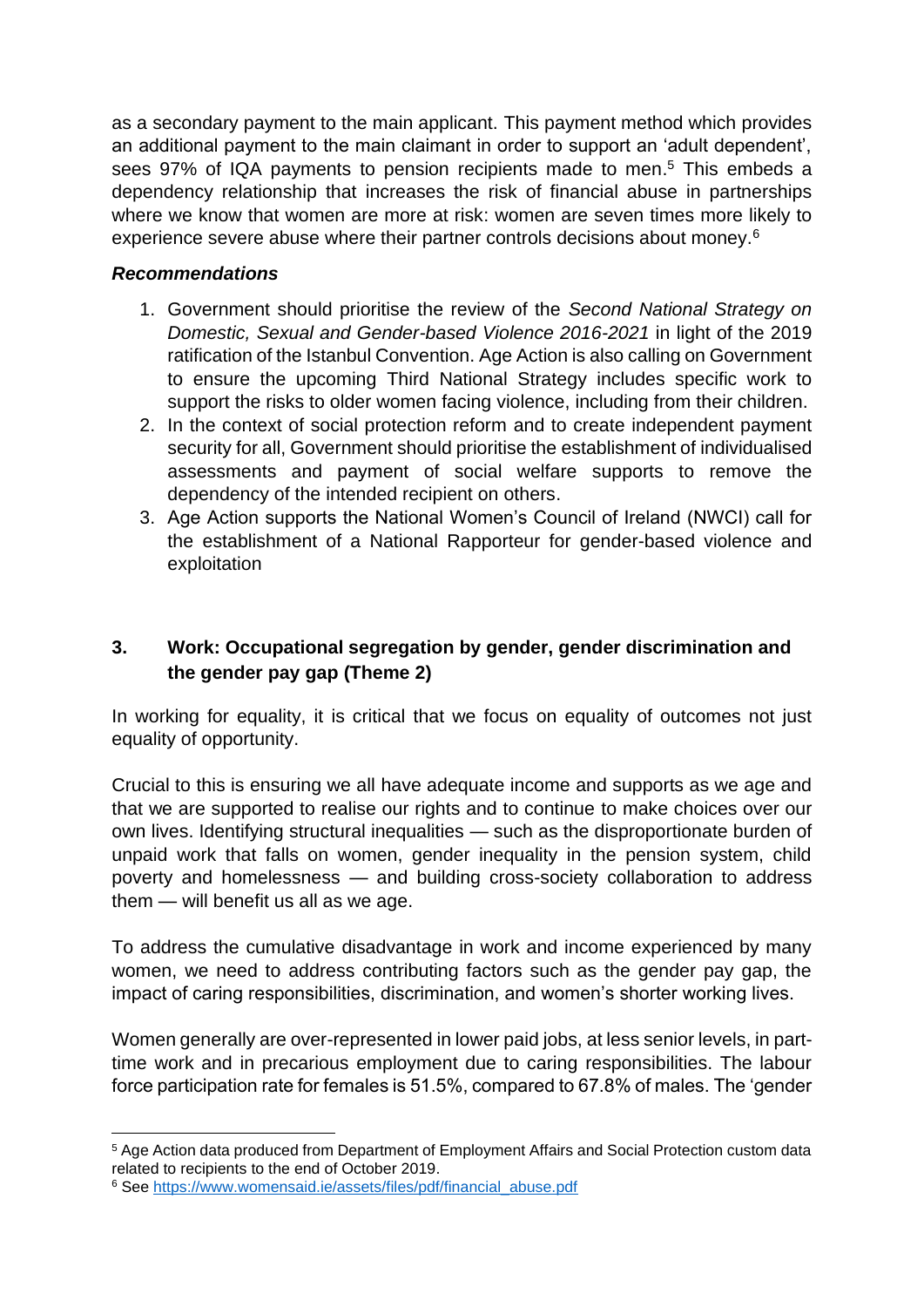pay gap' – the difference between average hourly earnings of men compared to women – is 14.4% in Ireland. Some 74.5% of employed men work at least 35 hours per week, compared to 52.3% of employed women.

Working women in Ireland, on average, earn less per hour than working men. From this starting point, we can see that on average, women will have less money to put towards pension savings, home ownership, healthcare and education. When we look at the statistics, it is clear that the odds are tilted towards women being less financially secure by the time they reach retirement age: the difference between men's and women's pension income in Ireland is estimated to be between 30-35% less.<sup>7</sup>

On average, women earn less money over a lifetime because women almost always take on the role of looking after family by being caregivers for children, parents and others. In practical terms, this time taken out of the workforce to do the vital unpaid work of raising children or providing care to others can mean women are less able to contribute to their pension savings or to build up social insurance contributions for all of the time outside the workplace.

For example, a woman who spends over 20 years out of the workforce to raise children may have left work before she achieved a senior level, and therefore find it difficult to access anything but low-paid work when she tries to go back to work. If the woman is by then in her mid-40s, support for training and advancement to increase wages is likely to be harder to come by for low-skilled workers of her age. The chance of finding well-paid work that is part-time to enable her to attend to the ongoing care needs of the children is also relatively low, further reinforcing the likelihood of ending up in low paid work, even if she retrained for a higher paid job.

Ultimately, despite working hard to provide care and access some paid work, women like this arrive at pension age with less savings and less social insurance contributions – and simply a lower pension to support themselves in older age.

The latest official poverty statistics from the CSO indicate that overall 11.4% of people aged 65 years and over were 'at risk' of poverty in 2018 – this is a sharp 2.8 percentage point year-on-year increase from 2017 and clearly shows that older people remain vulnerable and are not experiencing as quick a recovery post-austerity. Many more older people are surviving on income just above the poverty line, with the top rate of the non-contributory state pension currently below the poverty rate, and as a result are unable to withstand any economic shocks however small.

Indexing of current and future pension rates facilitates proper planning, it provides peace of mind for all older people and crucially it depoliticises the budget process.

<sup>7</sup> European Parliament (2019) *The Gender Gap in Pensions in the EU.* Available at [http://www.europarl.europa.eu/RegData/etudes/BRIE/2019/631033/IPOL\\_BRI\(2019\)631033\\_EN.pdf;](http://www.europarl.europa.eu/RegData/etudes/BRIE/2019/631033/IPOL_BRI(2019)631033_EN.pdf) and ESRI (2019) *Gender, Pensions and Income in Retirement.* Available at [https://www.esri.ie/system/files/publications/RS87\\_0.pdf](https://www.esri.ie/system/files/publications/RS87_0.pdf)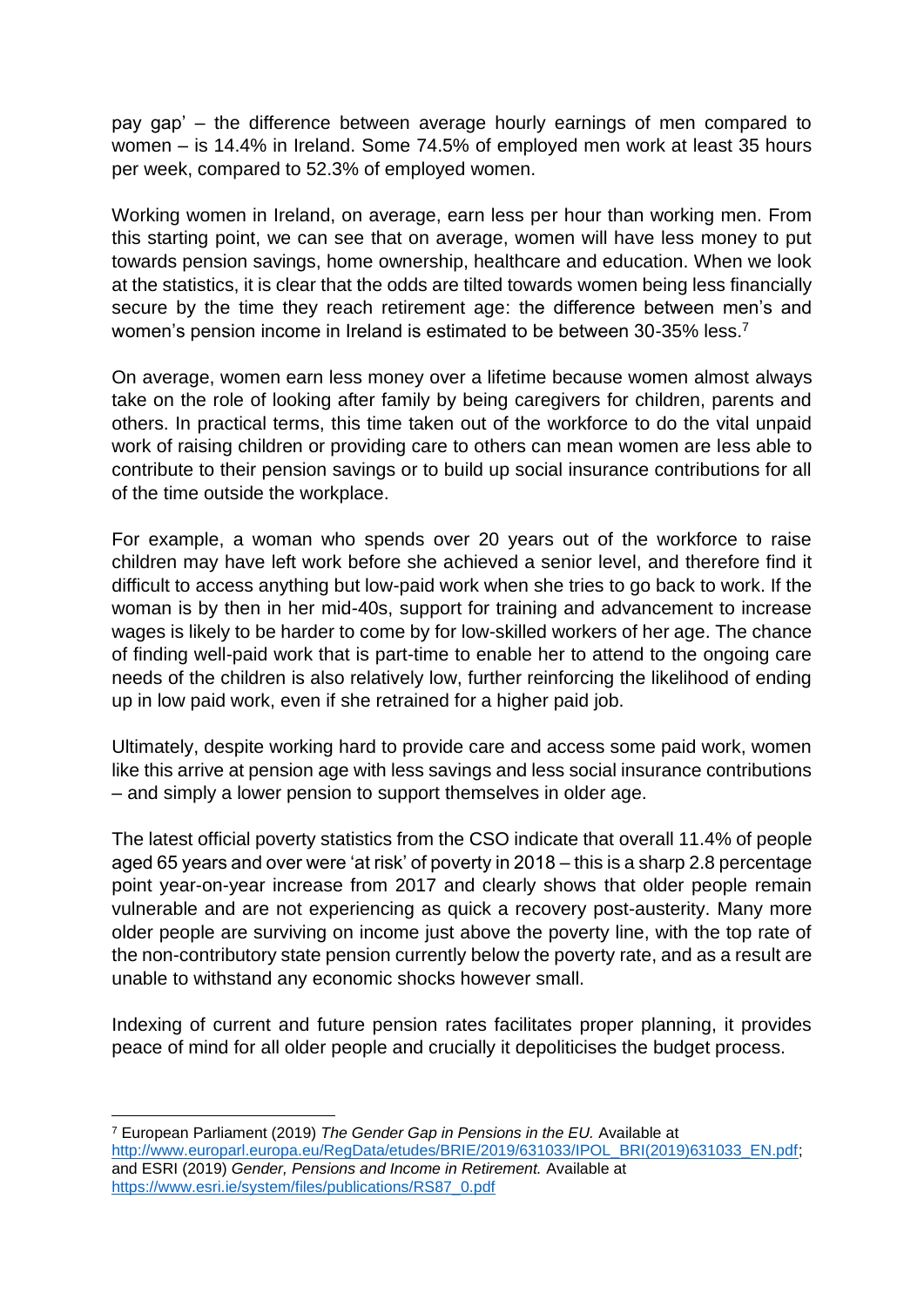In relation to the impact of workplace norms that fail to adequately incorporate the need for care work in people's lives, lack of flexibility in the number, timing and location of working hours in a woman's current job can push women into lower paid or parttime work in order to access this flexibility. For some women, the high cost of childcare can also make it difficult to return to work as the cost of care can eat up a large part of the earnings.

Key barriers support existing inequality in the workplace include:

- Workplace failure to incorporate the need for care work in most workers lives and provide adequate conditions for all workers to accommodate these needs as part of business-as-usual
- Gender discrimination in managing biological processes such as menopause
- Discrimination in in-work education, recruitment, opportunities for promotion etc. resulting from the perception that women are less capable, less intelligent etc. and consequently held to a higher standard to receive the same opportunities and assessment of ability

In some cases, lack of flexibility at work can lead women to leave the workforce altogether. This is particularly an issue for older women as a result of caring responsibilities and menopause. Older women are five times more likely than older men to retire early for family caring reasons.<sup>8</sup> The highest concentration of carers in the population is in women aged  $40-54<sup>9</sup>$ , highlighting the potential for disproportionate impacts of inflexible work practices on older women's ability to continue working.

Menopause is also an issue that can require workplace flexibility to manage, and with an increasing proportion of older people in the population in the coming decades, failure to understand and accommodate menopause will impact on a growing number of women's ability to stay in work. Inadequate manager knowledge and workplace adjustment for women to manage symptoms results in difficulties for many women who want to continue to work. A UK study shows alarming difficulties for menopausal women in the workplace, with a third reporting management criticism of menopauserelated sick leave, and 45% reporting managers not recognising the problems associated with menopause.<sup>10</sup>

Discriminatory norms that do not give appropriate accommodation to normal symptoms associated with menstruation and menopause create difficulty for women in maintaining work without reputational penalties associated with taking sick leave to manage symptoms. This unequal playing field is clearly seen in the allocation of the same sick leave provisions to both women and men. The allocation of sick leave for illness is effectively reduced in women, who must use the time to manage both illness and normal reproductive system symptoms.

Women's experiences vary but the majority of women will experience regular reproductive health issues. For example, 91% of women experience some period pain,

<sup>8</sup> ESRI (2019) *Caring and Unpaid Work in Ireland.* Available at [www.esri.ie.](http://www.esri.ie/)

<sup>9</sup> CSO (2017) *Census of Population 2016 – Profile 9 Health, Disability and Carers. Available at*  [https://www.cso.ie/en/releasesandpublications/ep/p-cp9hdc/p8hdc/p9cr](https://www.cso.ie/en/releasesandpublications/ep/p-cp9hdc/p8hdc/p9cr/)

<sup>10</sup> INMO (2019) *Menopause at Work Draft Position Statement*. Available at [www.inmo.ie.](http://www.inmo.ie/)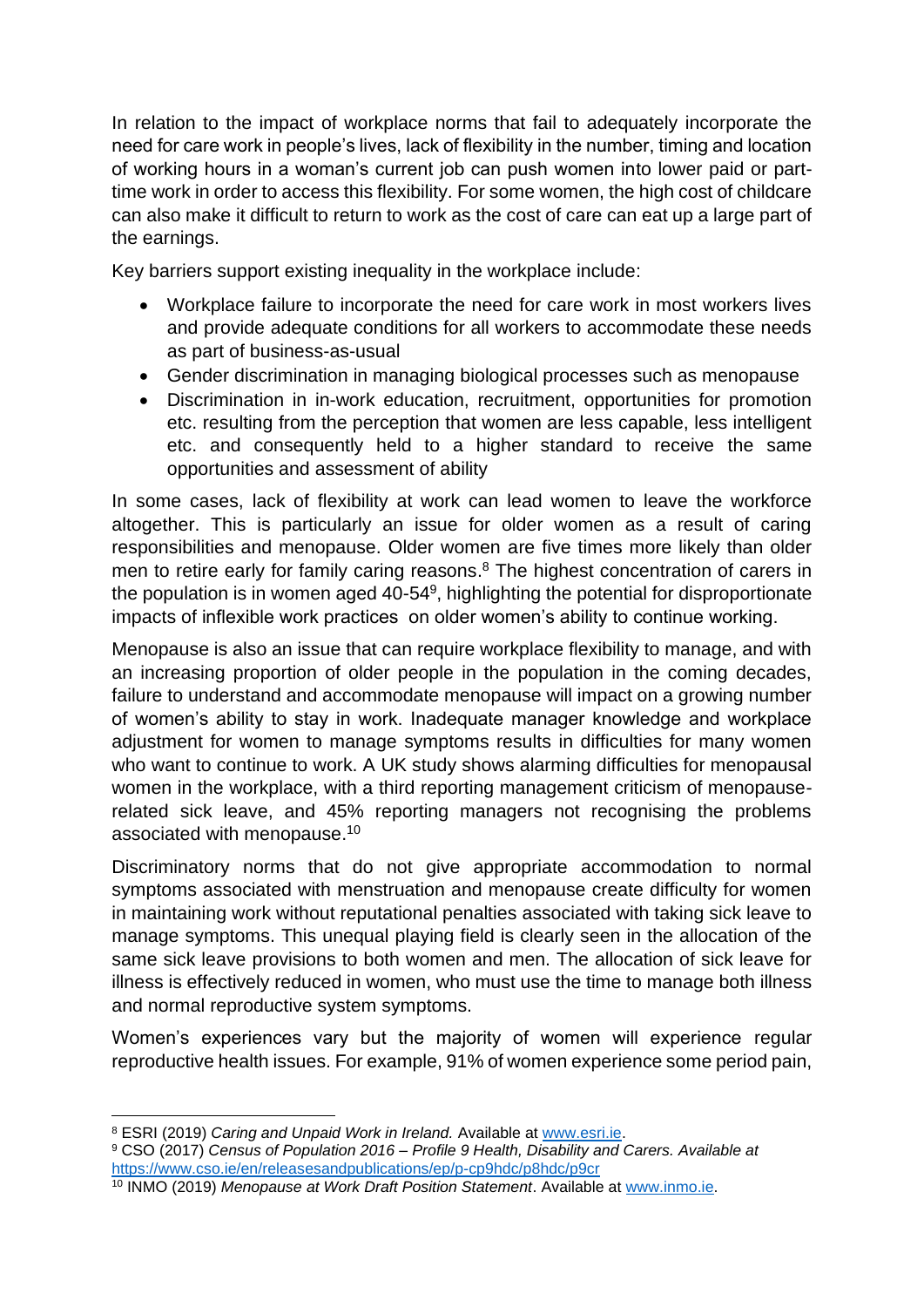and 57% say it has affected their ability to work.<sup>11</sup>About half of women found it somewhat or fairly difficult to cope with work during menopause, with another 5% reporting it to be very or extremely difficult.<sup>12</sup> This issue effectively holds the majority of women to a higher standard than men, as women must be 'fit for duty' more often than is statistically likely.

Looking at workplace discrimination, some 7.3% of females have reported some form of discrimination in the workplace, compared with 4.6% of males. Failure by workplaces to proactively identify and eliminate discrimination and bias in recruitment, promotion and career development is a further barrier to gender equality.

# *Recommendations*

To increase equality for women Age Action recommends that Government:

- 4. Benchmark the State Pension to 34% of average weekly earnings and apply a triple lock which guarantees that the basic rate rises each year by a minimum of 2.5%, the rate of inflation or average earnings growth (whichever is the largest)
- 5. Explicitly provide for the inclusion of low-paid workers and carers who are mostly women - in Government pension policy planning such as autoenrolment, with attention to ameliorating adverse impacts particularly for those outside of the core Scheme criteria (per age and income) and those in receipt of a State pension
- 6. In line with commitments already contained in the *Future Jobs Ireland 2019* strategy, legislate for a national flexible working and care policy that would value caring roles and embed compliance with the EU Directive on Work-Life Balance, and further, require businesses to structure roles at all levels to enable flexibility, to ensure that workers are not penalised through lack of career progression as a result of accessing these rights
- 7. In line with the NWCI recommendation to the Citizen's Assembly on gender equality, to set the minimum wage to the Living Wage
- 8. Fund a comprehensive, affordable and accessible childcare infrastructure
- 9. Legislate to eliminate mandatory retirement clauses in all contracts and ensure employment termination is not based on discriminatory age-related contracts

In order to create business norms that embrace flexibility and value care work, public and private sector employers should:

- 10.Create incentives for women to stay in, or return to, work, such as mentoring and training
- 11.Offer opportunities for women and incentives for men to take on caring roles, such as through maternity and paternity leave beyond minimum statutory requirements. Age Action supports the NWCI call for a statutory right for a broad

<sup>11</sup> See [https://yougov.co.uk/topics/politics/articles-reports/2017/07/31/most-women-workers-have](https://yougov.co.uk/topics/politics/articles-reports/2017/07/31/most-women-workers-have-found-it-harder-work-due-p)[found-it-harder-work-due-p](https://yougov.co.uk/topics/politics/articles-reports/2017/07/31/most-women-workers-have-found-it-harder-work-due-p)

<sup>12</sup> INMO (2019) *Menopause at Work Draft Position Statement*. Available at [www.inmo.ie.](http://www.inmo.ie/)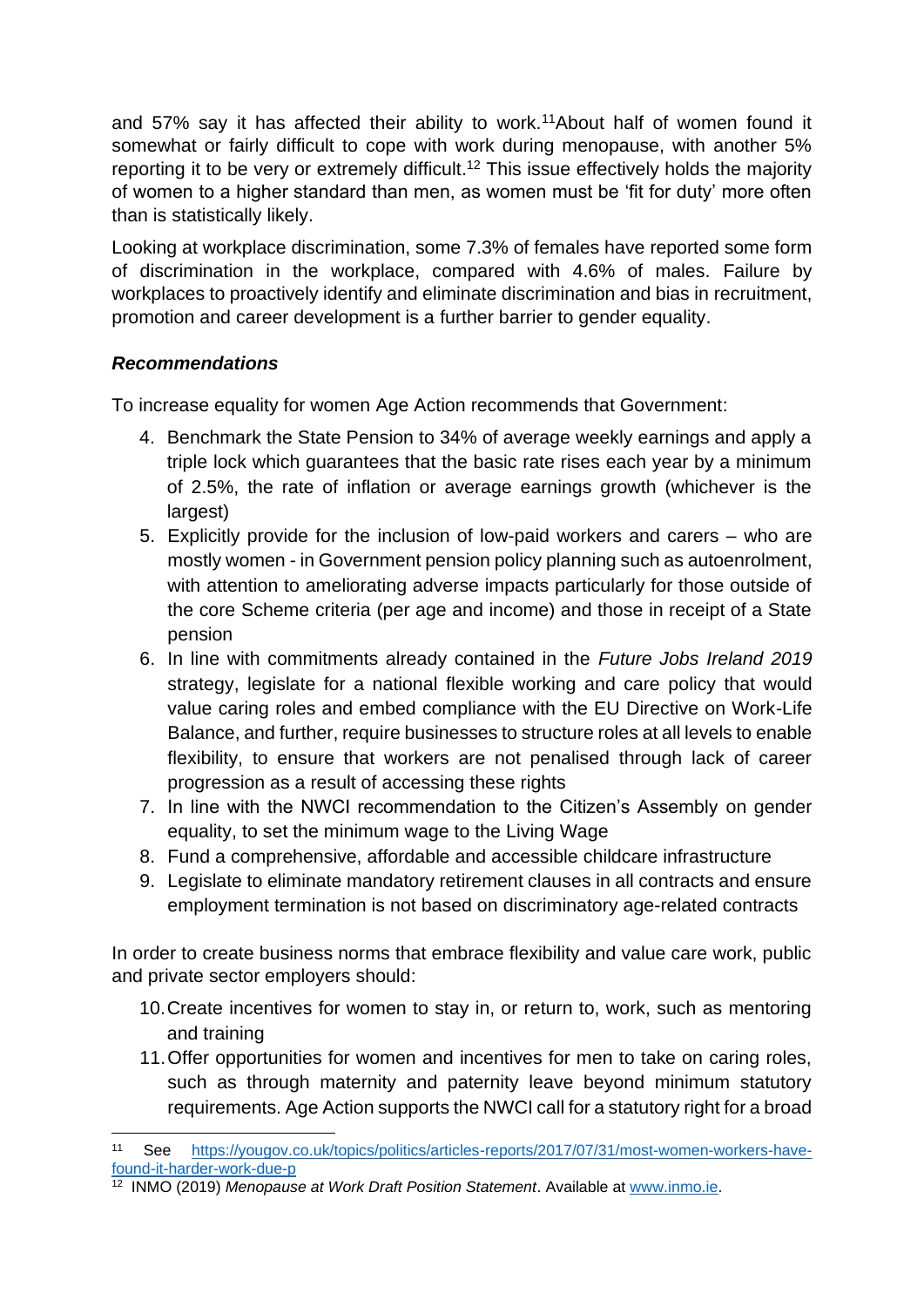spectrum of paid maternity, paternity, parental leave and carers leave, to include a minimum of 4 paid months of parental leave and 6 paid days of carer leave.

To identify where gender discrimination is occurring in work and how best to address it, the following steps are recommended:

- 12.Enactment and commencement of the *Gender Pay Gap Bill 2019* legislation to require companies of a reasonable size to report to government on their 'gender pay gap', the ratio of men to women at each level of seniority in the organisation and the cause of significant gaps in pay or significant absence of women at higher levels of leadership
- 13.For private and public sector employers to proactively identify and eliminate discrimination and unconscious bias that may affect the assessment of women in recruitment and promotion processes e.g. through the use of deidentified job application assessments to ensure women are considered for roles at all levels
- 14.Government creation of public awareness campaigns and education tools for workplaces to educate public and private sector managers on menopauserelated workplace issues to ensure the fair treatment of staff with menopausal symptoms. Potential mechanisms for this are inclusion of menopause education for workplaces and others as priority tasks in the upcoming Women's Health Action Plan; and/or integration of this work into existing and emerging strategies, policies and programmes by the HSE and Department of Health
- 15.Government legislation for menstrual/menopause leave as a form of statutory protective leave, requiring employers to allow women to access leave provisions to manage symptoms, in addition to existing leave provisions.

# **4. Care, paid and unpaid, as a social and family responsibility (Theme 3)**

It is crucial that the rights and dignity of both those receiving and giving care need to be recognised.

Overall, 98% of those listed as not in the labour market due to looking after family and the home in Census 2016 were female.

Key barriers to gender equality in this area include the lack of value that the Government and society places on care work, which indicates to workers that it is not desirable to do care work. For example, in current contributory pension entitlements, the limit on home caring periods under the Total Contributions Approach<sup>13</sup> - which does not separate home caring credits from credits from other credited contributions

<sup>13</sup> See

[https://www.citizensinformation.ie/en/social\\_welfare/irish\\_social\\_welfare\\_system/social\\_insurance\\_pr](https://www.citizensinformation.ie/en/social_welfare/irish_social_welfare_system/social_insurance_prsi/homecaring_periods_scheme.html) [si/homecaring\\_periods\\_scheme.html](https://www.citizensinformation.ie/en/social_welfare/irish_social_welfare_system/social_insurance_prsi/homecaring_periods_scheme.html)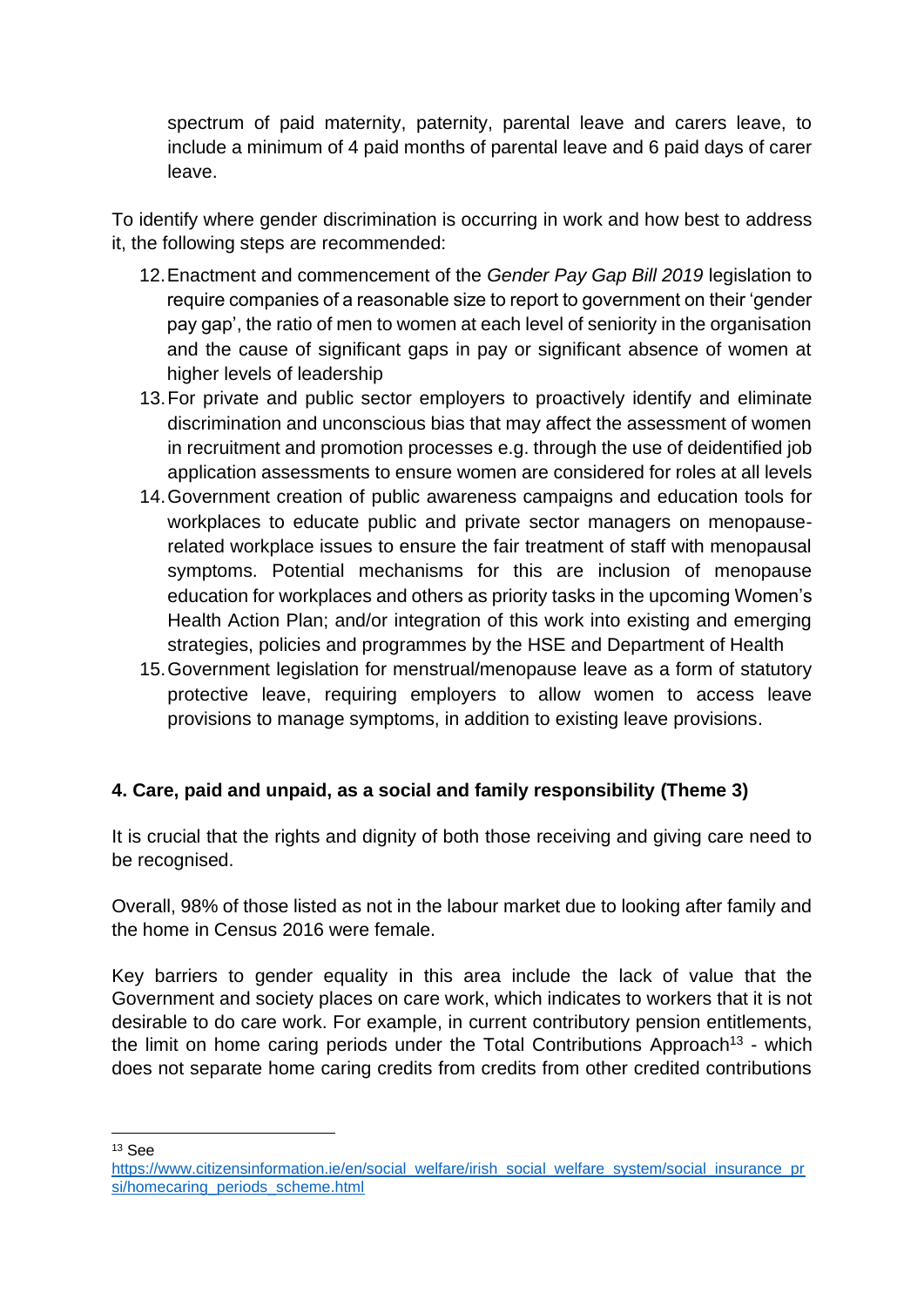such as illness and unemployment when calculating maximum credits - can mean women that undertake caring long term end up with a lesser pension payment.

This is a disincentive to men to undertake care work and a disadvantage to women who do.

It is vital that economic recognition is given to unpaid care work throughout a working life. The above issue with the calculation of maximum Home Caring Periods in currently assessing contributory pension entitlement under the Total Contributions Approach discriminates against women who are the majority of carers. A total of 20 years of credits are given under current pension calculation: for those who are in a caring role – mainly women - a 20 year time spent caring will eat up their maximum allowance and not allow time for retraining, unemployment or study to contribute towards pension contributions.

For older women, this can all too often mean facing retirement with very limited assets, savings or means to support themselves. Evidence that women reach retirement with significantly less means is found in the ratio of female to male pension claimants: There are 20,000 more female than male claimants for the non-contributary pension (paid to those with no other means of support), and 100,000 more male than female claimants for the contributory pension (paid to those who have accrued sufficient social protection contributions, largely through employment).

Currently, in the absence of a statutory Home Care Scheme, there is a lack of access to home care for older people and wraparound support services available on a consistent and fair basis across the country. This increases the pressure on families to provide care to older people who do not need residential care but require support to stay at home. In general, while women are paid less, this will reinforce the financial drivers of women taking on caring roles, and disincentivise men from doing so.

Demand for Home Care Packages will increase by 44-66% by 2030. It is now harder for over 65 year olds to access home care than it was in 2009. Waiting lists still persist of over 3 months, with shorter time slots available. Latest available figures showed that in September 2019, 7,346 older people in Ireland were assessed and waiting for home care.<sup>14</sup>

There is a lack of appropriate working conditions for home care workers outside the public system, which reduces access to, and quality of, home care services. This increases the pressure on families to provide care instead and creates extremely low paid working conditions for the mostly female workers. Key issues include lack of pay for travel between homes, lack of pay for travel to the first and last homes (particularly problematic in regional areas), and insufficient allocation of time to perform care tasks for each client.

<sup>14</sup> Health Service Executive (2019) *July to September 2019 Quarterly Report.* Available at [www.hse.ie.](http://www.hse.ie/)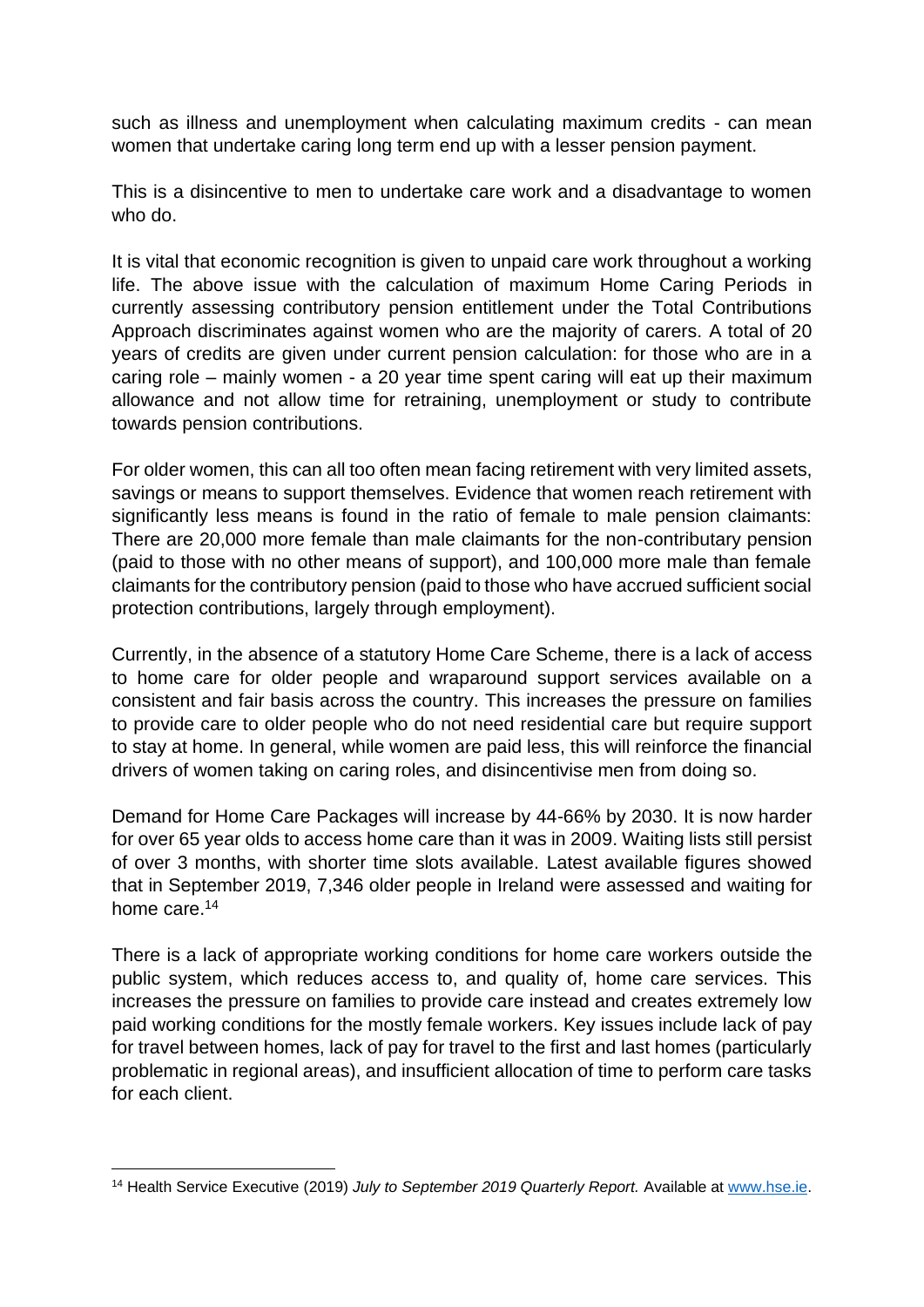When workers are not paid sufficiently for their time, and are under pressure for the time they do have, the quality of the care provided decreases under the strain, and the rate of worker turnover increases, which further reduces the average level of experience in the remaining workforce. For example, we regularly hear of cases where an older person lives in a rural area that is half an hour's drive from the nearest town and they struggle to find carers who are willing to travel out to them on unpaid travel time. Even if available, these carers will be rushed trying to complete a range of tasks within a short half-hour visit.

When women take on caring responsibilities that reduce their PRSI contributions and policies such as mandatory retirement clauses in private employment contracts reduce their ability to compensate by building up extra time and funds after the age of 65.

Similarly, the inability to defer pension claims and accrue addition PRSI contributions after the age of 66 locks women into a situation where they are simply unable to compensate for the disadvantages of caring in their prime working years.

# *Recommendations*

The following steps are recommended:

- 16.The urgent implementation of a statutory Home Care scheme and additional funding to meet current unmet need
- 17.As per the NWCI recommendation to the Citizen's Assembly on gender equality, to develop a legislative underpinning for the funding of a comprehensive, affordable and accessible care infrastructure to support people at all stages of the lifecourse
- 18.As per the NWCI recommendation to the Citizen's Assembly on gender equality, to apply a full and retrospective Homecare credit to those who spent considerable time outside of the labour market. Specifically, the Home Caring Period should be excluded from the current calculation of a 20 year credit cap for all other reasons for the State contributory pension. Home Caring is a predictable and required part of a functioning society and should not be treated in the same way as other reasons for not being in paid work
- 19.Government legislation to ensure home care working conditions are sufficient to maintain a stable and sustainable workforce with appropriate legal protections including pay for travel between appointments, and amendment of the *National Minimum Wage Act 2000* to bring it in line with the European Court of Justice 2015 ruling that where workers do not have a fixed place of work, travel between home and the first and last customer each day counts as working time/<sup>15</sup>

 $15$ See

[https://www.citizensinformation.ie/en/employment/employment\\_rights\\_and\\_conditions/hours\\_of\\_work/](https://www.citizensinformation.ie/en/employment/employment_rights_and_conditions/hours_of_work/working_week.html) [working\\_week.html](https://www.citizensinformation.ie/en/employment/employment_rights_and_conditions/hours_of_work/working_week.html)